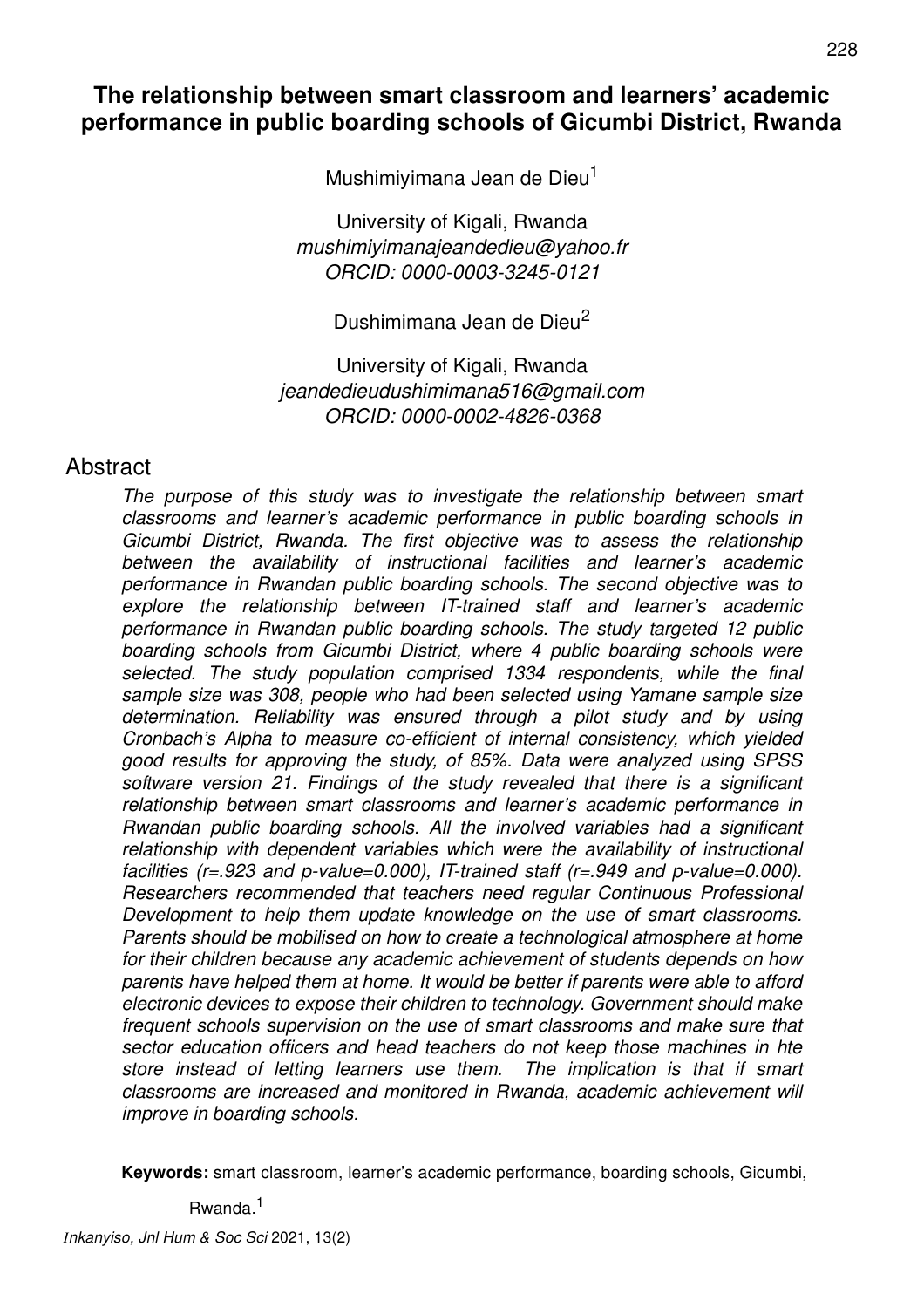# Introduction

229

There are many ways of defining smart classrooms. **P**hoong, Moghavvemi, and Sulaiman (2019) described smart classrooms as teaching and learning activities designed to use technology whose aim was to bring a solution to poor quality of education and increase the capabilities of learners to be self-relient in their studies. This method of teaching made the education system very conducive and attractive to the learners and teachers. Teachers were empowered to establish and use active methods. The use of the computer started in education in the 1970s, when teachers and student used computers for education purposes. From that time, teachers and students used computers as a new technology, but its effectiveness was not perfect because it was a revolution in education which needed continuous intensive professional training (Tatnall 2014). Information, communication and technologies such as radio, television, Internet, computers, and telephones are regarded as instruments to introduce change to the education system. Access to education became easy and so also the workload of teachers was reduced; teaching and learning became easy, and the quality of education was improved. Through ICT, the education system could produce products needed in the international market (Steinmueller 2001). According to Koehler and Mishra (2014), the use of computers and Internet currently is a means of developing education, which makes it very meaningful to address the problems of a dynamic society. According to Collins and Halverson (2018), even though today there is less attention to the use of radio, television, and telephone, fax, and mailing, people cannot ignore that they had a history in the past as instruments that could be used as educational utilities.

Around the world, there is a problem of introducing ICT in education, particularly in less developed countries. Learning outside traditional classrooms is now bringing new ways of doing research; technology is making it easy, as the number of beneficiaries of distance learning is being increased at a high level, access information is now possible and teachers' workload is minimised. ICT stands for a package of resources and technological instruments that are mostly used to share, diffuse and keep, and control information (Oduma and Ile 2014). Those instruments are the Internet, computers, telephones and radio. Most of these things are applied in schools, and are then called smart classrooms. Fouts (2000) indicated that computers and their associated technology are everywhere, in classrooms across the world. Different governments are updating their national curriculum to integrate technology in education systems. Globally, technology is being developed depending on the economic capacity of each country. Developed countries started using smart classes long ago because they had the means to enable them to purchase materials, provide continuous professional development training to instructors and also in building the infrastructure that could support the installation of smart classrooms (Hilliard 2015).

In Africa, the learners are learning in analogue methodology in which teachers use verbal transmission of information and writing or drawing on chalkboards. However, with the introduction of the smart class, learners gain access to audio-visual teaching and learning materials which are saved online. Through smart classrooms, learners are very motivated and the lesson becomes practical as long as they are observing the content on the interactive whiteboard (Sife, Lwoga & Sanga 2007). Africa still has a long journey of elaborating smart classes in their schools, but the process has started despite challenges in implementing this new policy. Challenges include insufficient financial means, lack of electricity in remote areas, family backgrounds of the learners, little experience among teachers and a lack of or insufficient ICT skills. If this problem persists, education of less-developed countries will continue to be in a shambles. There should be partnerships between stakeholders and local government to

<sup>1.</sup> Mushimiyimana Jean de Dieu has a master's degree in Education Management and Administration, University of Kigali, P.O.Box 2611, Kigali, Rwanda ( corresponding author).

<sup>&</sup>lt;sup>2</sup> Dushimimana Jean de Dieu PhD is a full-time lecturer at the Universiry of Kigali, P.O.Box 2611, Kigali, Rwanda.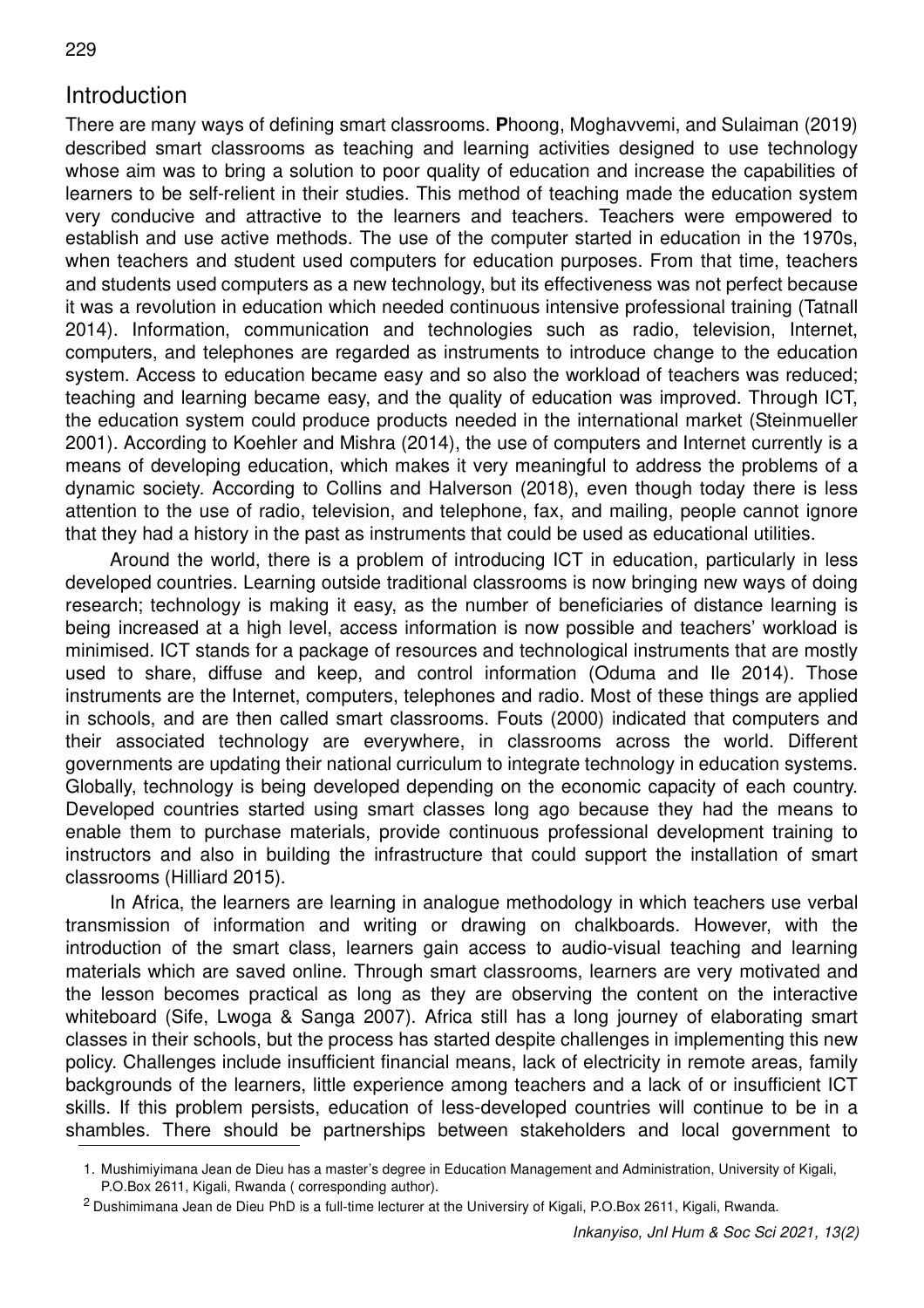encourage people to work together to mobilise funds to build infrastructure and buy all the equipment needed to introduce smart classes at schools because it requires a lot of capital. Teachers should be trained in the use of ICT (Yildirim 2007).

In Rwanda, the government has made significant changes in introducing ICT in education. specifically in all schools at all levels: primary, secondary, university, and other higher learning institutions. At the beginning of 2008, MINEDUC started a program of one laptop per child (OLP) and computer labs in secondary schools. During that time 250 000 OLP devices were distributed in 764 schools that took 10% of primary students depending on the numbers of learners recorded in all schools during that time. This policy experienced many challenges like empowering teachers, insufficient computers depending on the children's numbers. For computer labs, only 5% of schools accessed this program (MINEDUC, 2016, April). This is a very small proportion of beneficiaries; then a policy was framed to provide one digital identity per child and smart classrooms.

The study objectives are as follows

- 1. To assess the relationship between the availability of facilities and learners' performance in boarding secondary schools of GICUMBI District.
- 2. To explore the relationship between staffs trainings in IT and learners' performance in boarding secondary schools in GICUMBI District.

#### Literature review

Texts related to the problem we need to explain and analyse in depth

Relationship between availability of instructional facilities and learner's academic performance

Technology has made the life of a human being very enjoyable and luxurious (Katz 2010). This is the reason most educational institutions are introducing smart classes in their schools. The introduction of smart classes has brought creativity and also innovation in the education system. The latest technological programme in education is smart classrooms, creating a conducive environment in teaching and learning. This type of learning is also called digital learning. In the new evolutionary teaching system, teaching and learning are using an interactive whiteboard which is replacing traditional systems of using chalkboards. Using an interactive whiteboard made learning very easy and motivated learners. Via a smart class one can access learning resources by using the Internet, videos, audios, websites, software and games. Interactive whiteboard is where the whiteboard is connected to projectors and computers; also a teacher can control every activity taking place in the class while he/she is teaching using those tools. The interactive whiteboard made education easy for both teachers and learners, education become fun (Warwick, Mercer, Kershner & Staarman 2010). Academic performance has as its foundation the use of technology among the people of the world. Technology has been seen as the main issue which can match education with the new movement of globalisation. There are similarities among the researchers as they all agree that using interactive whiteboard increases learner's engagement and motivation. Teaching and learning become fun when a teacher is using an interactive whiteboard. This shows that there is a relationship between learner's academic performance and the use of technological instructional materials in a classroom, as many researchers continue to clarify that interactive whiteboards help in the introduction of active methods where teachers become a guide or facilitator instead of spoon-feeding the entire content to the learners (Tety 2016).

According to Spector (2013) updated information around the world is that many countries are making education more successful by encouraging the learners to engage in teaching and learning activities. Recently, education is being more technologically developed, the reason being the introduction of an interactive whiteboard which engages the learners in activities of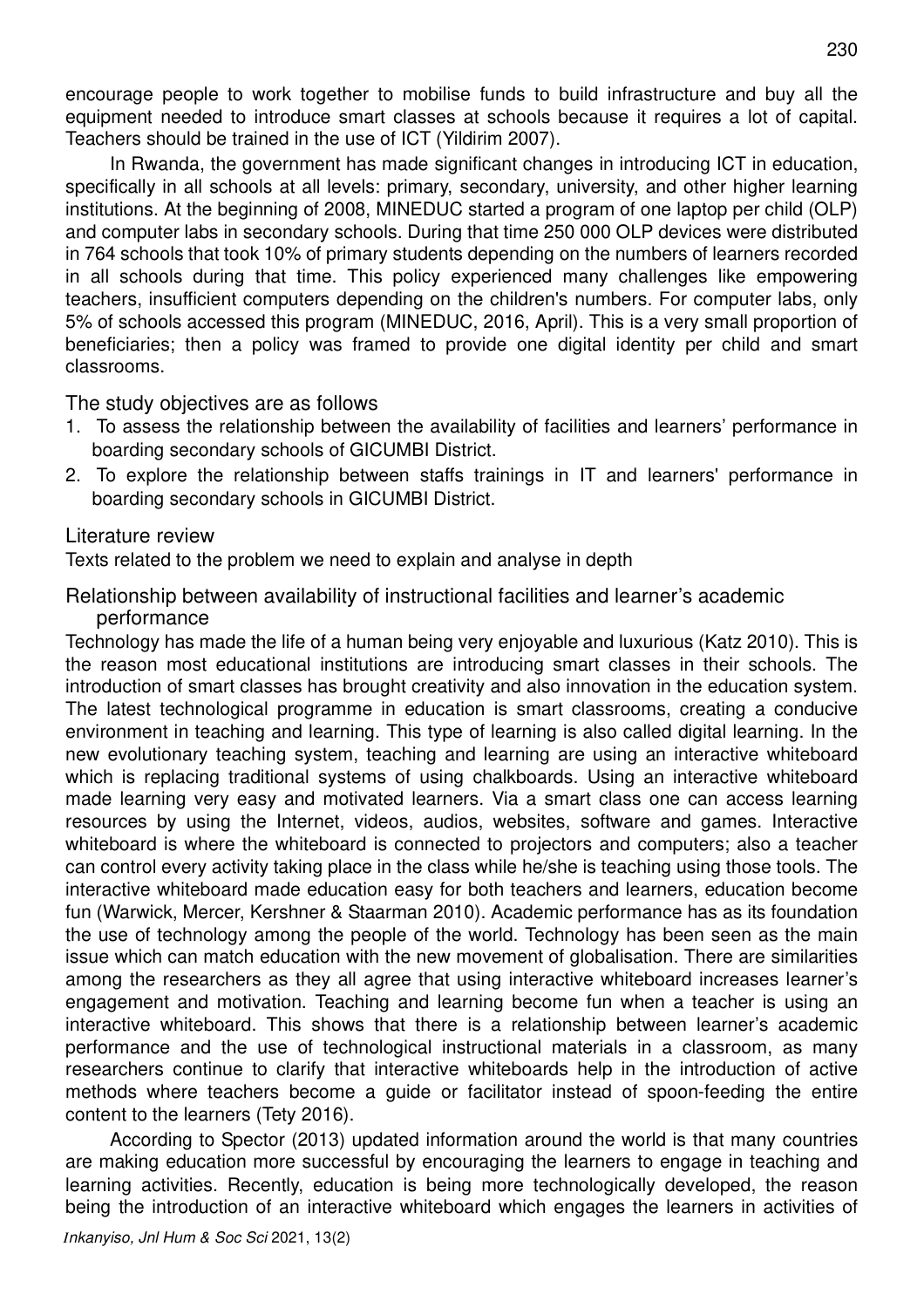teaching and learning. So, the information from computers should appear on the whiteboards for learners to see and follow and then they can write the summary. Teachers and learners showed positive intentions on the utilisation of this new method of teaching since it is in the interest of learners and teachers (Teo, Huang & Hoi 2018). It is advantageous that the work of teachers is being reduced by interactive whiteboards; even the risk of having respiratory illness reduces because the chalkboard can have a negative impact on learners' and teachers' health. Apart from that, the content can be saved and updated for future use. This helps the teacher have full control over the learners and raising them from one step to another in an easy way. Hence, an interactive whiteboard can have a positive impact on learners' academic performance. However, on the other hand, people say that interactive whiteboards cannot increase students' performance when it is not well managed by facilitators. For example, some advance the idea that learners can lose concentration while others can be watching irrelevant contents; reasons the teacher must pay attention to see whether learners are doing what they are supposed to do. Kennewell and Morgan (2003) and Smith, Higgins, Wall and Miller (2005) reveal that instructors and students like technology in the teaching and learning process. Miller, Glover and Averis (2003) declare that the use of whiteboards is a strategy of engaging and motivating the students while learning is taking place using whiteboards.

## Relationship between IT-trained staff and learners' academic performance

Computer-based learning is currently developing teaching and learning activities, ICT is being used giving instructional material, many researchers are investing money in making education digital and searching the ways computers can represent teachers' importance in teaching and learning (Strømme & Furberg 2015). Continuous professional development of teachers in information communication and technology is among the main factors that can enhance the integration of technology in education. Some leaders have claimed that inadequate teacher's knowledge in ICT is the most important problem that is hindering their academic performance related to ICT as a medium of teaching delivery (Razak, Ab Jalil & Ismail 2019).

Teachers who are trained in teaching and using ICT in what we call smart classrooms will help to develop learners' motivation both (intrusive and extrinsic) and also the education system will be shifted from a knowledge-based to a competency-based curriculum as our dynamic society needs people who can be creative and innovative for making something new (Haigler & Owens 2018). Considering the international market, technology is at high speed in different services like in hiring new employees, in bank service and at the markets. Every country should produce competent citizens who can perform well in the international markets. Those who graduated from schools can be job creators instead of being job seekers. It means that technology is the most important area to be considered if we want to develop learners able to do research, attend seminars, share ideas with other scholars, attend workshops and conferences even by learning online (Xu & Morris 2007).

The research reveals that teachers in some countries always claim that having insufficient skills and knowledge on how to use ICT in education is still a problem which prevents them using smart classrooms in teaching and learning (Balanskat & Blamire 2007). Quite often teachers say that they do not have adequate knowledge about ICT. This pushes them to seek training which can enable them to gain such knowledge (Hew & Brush 2007). A smart classroom is an effective strategy for helping students to improve their academic performance but this can be achieved when teachers are well trained in ICT as they are focal persons to implement this policy of smart classrooms.

## Research methodology

Research design describes all the procedures that the researcher used to conduct the study. In addition, research design describes where information was obtained and who provided that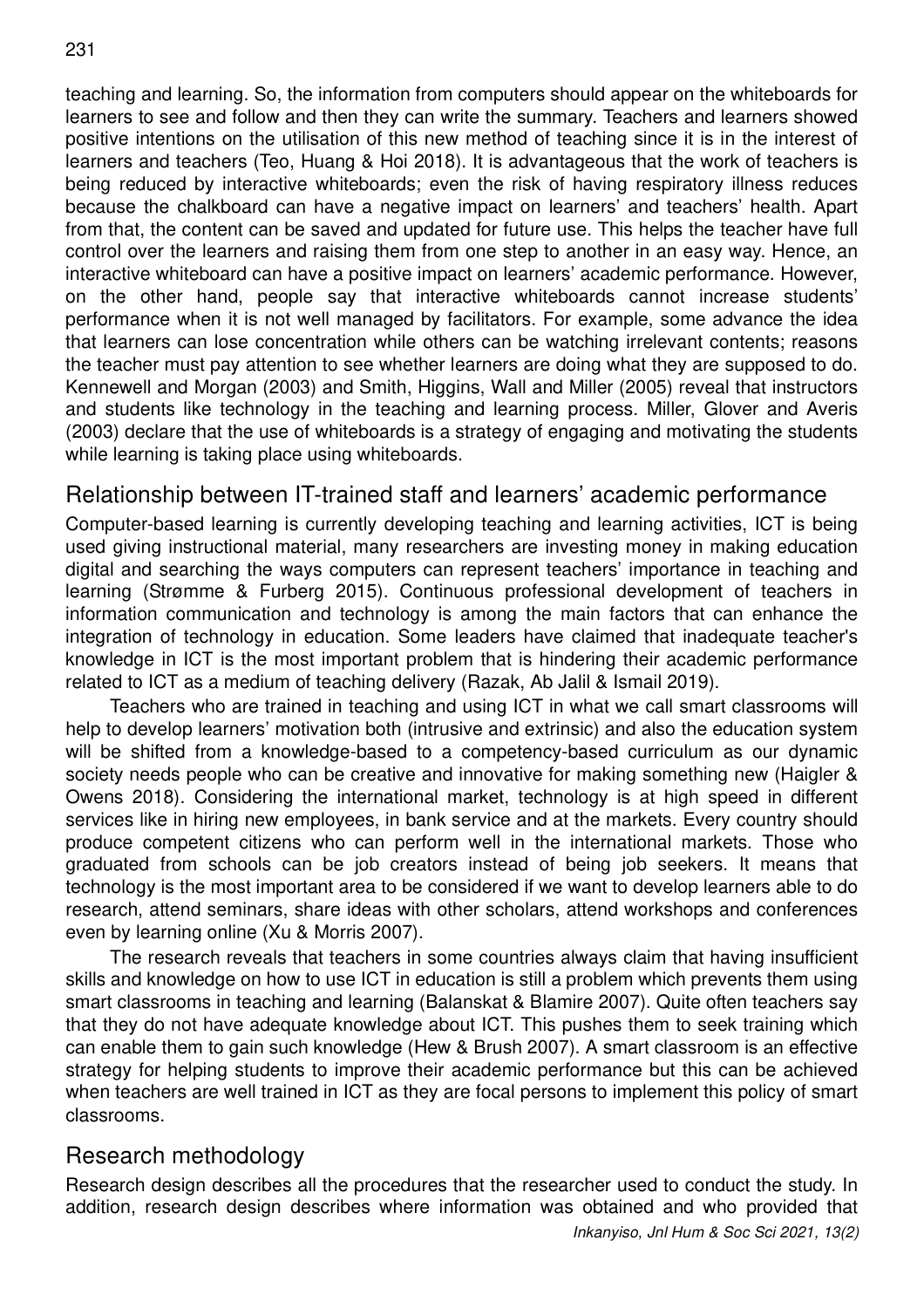information (Kothari 2004). Research design gives the maximum information about a project and all spending to be used in terms of money, space to be covered, and time-frame (Vogt, Gardner and Haeffele 2012). A case study through correlational research design was used to investigate the relationship between smart classrooms on learners' academic performance in Rwandan Public boarding schools in Gicumbi District. (2014/2020). According to Kombo and Tromp (2006), study population refers to the whole population, items, or elements that a sample is to be retrieved from. This study was conducted in four public boarding schools. They are namely: KAGEYO TVET School, MUKINDI TVET School, College REBERO, and ES Bwisige, to represent 12 public boarding schools in Gicumbi District. The selected schools were sufficient to represent 12 public boarding schools in Gicumbi. For example Borg and Gall (2003) advise that at least 30 percent of the entire population for a sample is enough. The study population comprised 1334 respondents, which consisted of head teachers, students, and teachers from the selected school.

Each category was selected depending on title, positions and the responsibilities that are related to the information that the study required. Head teachers were selected because of their leading positions in the schools, the directors in charge of studies were selected because they were specifically the ones who had all the information relating to the learner's academic performance before and after the introduction of smart classrooms. They are simply the ones in the best position to assess academic decline or increase in secondary schools. Teachers were selected because they were the main implementers of this programme of smart classrooms; they knew to what extent this programme affected the education system and learners' academic performance. Sample size is a specified number that is selected from the whole population to represent it (Nigh & Masuku 2014). The study used probability and non-probability sampling while non-probability sampling was purposively done because we had to maximise the information kept by specific people.

We used Yamane sample size determination as expressed below (Louangrath 2014):

$$
n = \frac{N}{1 + (0.05)^{\frac{2}{n}}}
$$

Considering the capacity of precision of  $\pm \pm 5$  % and confidence level rate at 95% this indicated that 95% samples will have accurate population within range of  $\pm$ <sup>5 $\pm$ 5</sup> percent as precision.

Sample size.  $N = \frac{1334}{1+1334(0,05)2} = 308 = \frac{1334}{1+1334(0,05)2} = 308$ 

In each school the head teacher and director in charge of studies were picked purposively while the study used simple random sampling to select 4 schools which were included in the study. Borg and Gall (2003) recommended that at least 30% of the target population is sufficient as sample size, hence we sampled four public boarding schools among 12 schools in the Gicumbi District, selected randomly. For each school, a list of students was taken and every name was given a number written on a small piece of paper; those folded papers were put in a container. Those who retrieved numbers from the container became respondents in the study.

This study used questionnaires given to the head teachers, directors in charge of studies, teachers and students, because all these respondents are educated, literate enough to understand the questions asked in the questionnaire. The questionnaire was made up of closedended questions for the benefit of the respondents and the researcher in terms of saving time and managing a large number of people.

Eight respondents who took part in the pilot study were 2 head teachers, 2 directors in charge of studies and 4 teachers. This piloting study contributed to the improvement of the instrument's reliability. We used Cronbach's Alpha to measure the reliability of the research instruments. The alpha value ranges between 0 and 1 with reliability increasing with the increase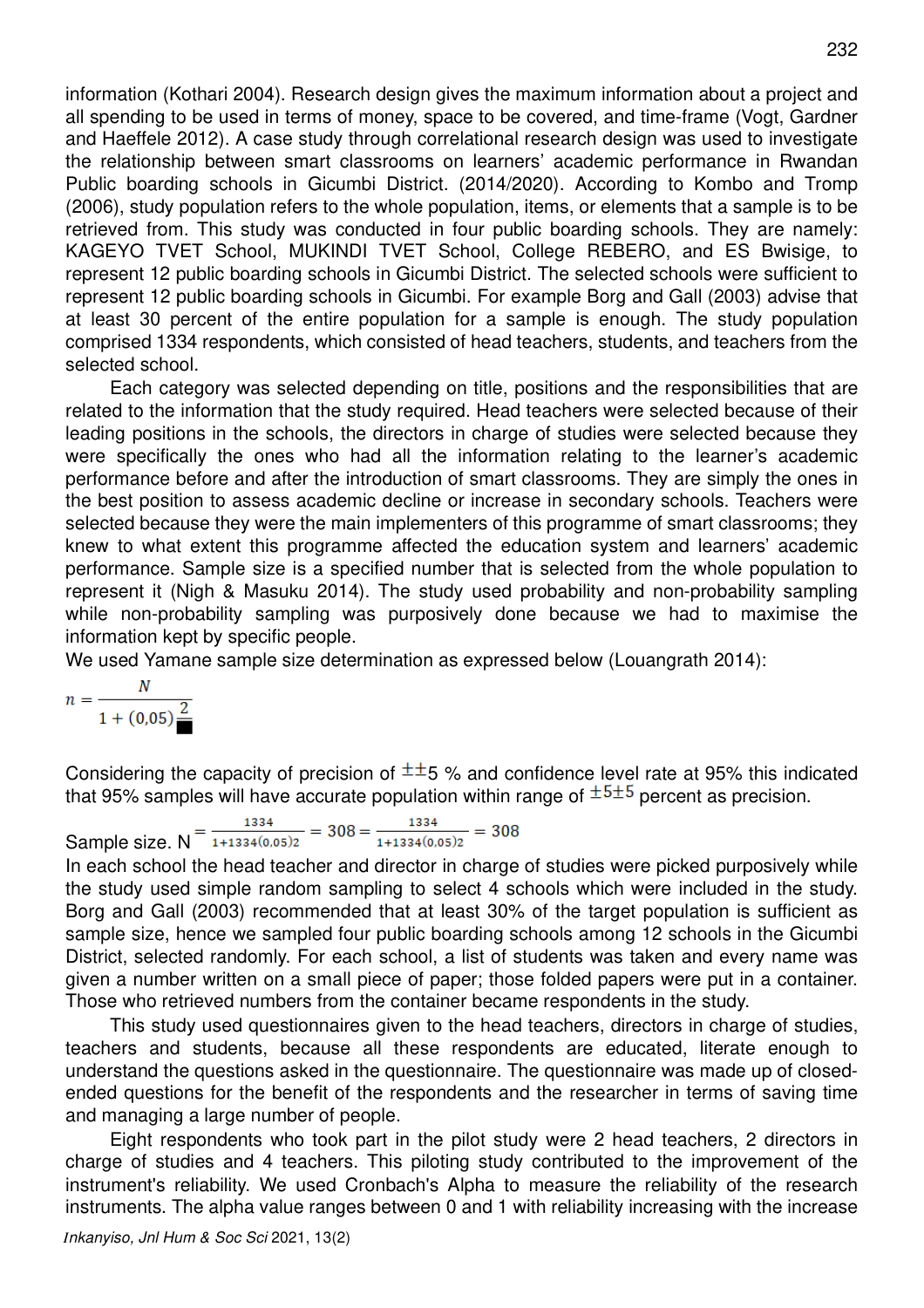in value. A coefficient of 0.6-0.7 is a commonly accepted rule of thumb that indicates acceptable reliability and 0.8 or higher indicates good reliability.

| <b>Table 1 Reliablility</b>                   |                 |                  |                 |  |  |  |  |  |
|-----------------------------------------------|-----------------|------------------|-----------------|--|--|--|--|--|
| Variables                                     | Number of items | Cronbach's Alpha | Comments        |  |  |  |  |  |
| <b>SM</b>                                     |                 | 0.937            | Approved        |  |  |  |  |  |
| <b>AC</b>                                     |                 | 0.947            | <b>Approved</b> |  |  |  |  |  |
| SM: Smart classroom, AC: Academic performance |                 |                  |                 |  |  |  |  |  |

The Cronbach alphas were above 85%. This signifies that items on the questionnaires had sufficient correlation, which means that the questionnaire was highly reliable. Cronbach alpha above 0.7 is approved as adequate (George & Mallory 2003).

According to Kothari (2014) validity was the way the instruments were presented to the people to assess if they were measuring what was supposed to be measured. Questionnaires were given to the supervisor to appraise its validity of content and to check if the research instruments were appropriate. Kothari has further indicated that content validity reveals the level to which a measurement instrument gives satisfactory coverage of the problem and objectives of the research and is found by utilising a group of people to justify if the measuring of a smart classroom questionnaire is arranged with a standard that is unique in its strategy. It was given to a group of people who were English teachers and one expert (supervisor) in the department of school of education. The review emphasised the representativeness of the element in relation to the set objectives and variables in the research. The appropriate corrections were made according to the comments provided by the experts.

Data collected through questionnaires were sorted, edited, coded, tabulated, and synchronised using coding sheets and a computer system called Statistical Package for Social Science (SPSS) version 21 and then later Microsoft Excel and Microsoft Word for further writing and analysis. This program is very useful for analysing the statistical data with large amounts of data. Quantitative data were interpreted utilising SPSS version 21.

#### **Findings**

This section comprised the respondents profiling and the findings which were organised for each objective. The findings are described under the following topics: the relationship between the availability of instructional facilities and learners' performance in public boarding secondary schools in Gicumbi District and the relationship between IT-trained staff and learners' academic performance in public boarding schools in Gicumbi District.

### Demographic profiling

Over half of the respondents were male (54.5%; 193) while females represented 37.2% (125) of the whole population. The distribution of respondents by age indicated that the majority of respondents were less than 20 years old (81.8%, 252), respondents who ranged between 21-30 years old were 12% (37), respondents who fall between 31-40 years old were 1.3% (4). Other groups of respondents who fall between 41-50 years old were 2.3% (7) while those who range between 51-60 years old were 1.99 % (6). Those who were over 61 years old were 0.6 % (2).

The educational background of respondents of teachers and administrative staff is described as follows: 52.94% held bachelor's degrees, 23.53 had an advanced diploma in education, while respondents with master's and high school graduate certificates represented 5.88%. People who had postgraduate diplomas in education (PGDE) represented 11.76%. The majority of respondents had five and more years in teaching and learning: 5 (29.4%), while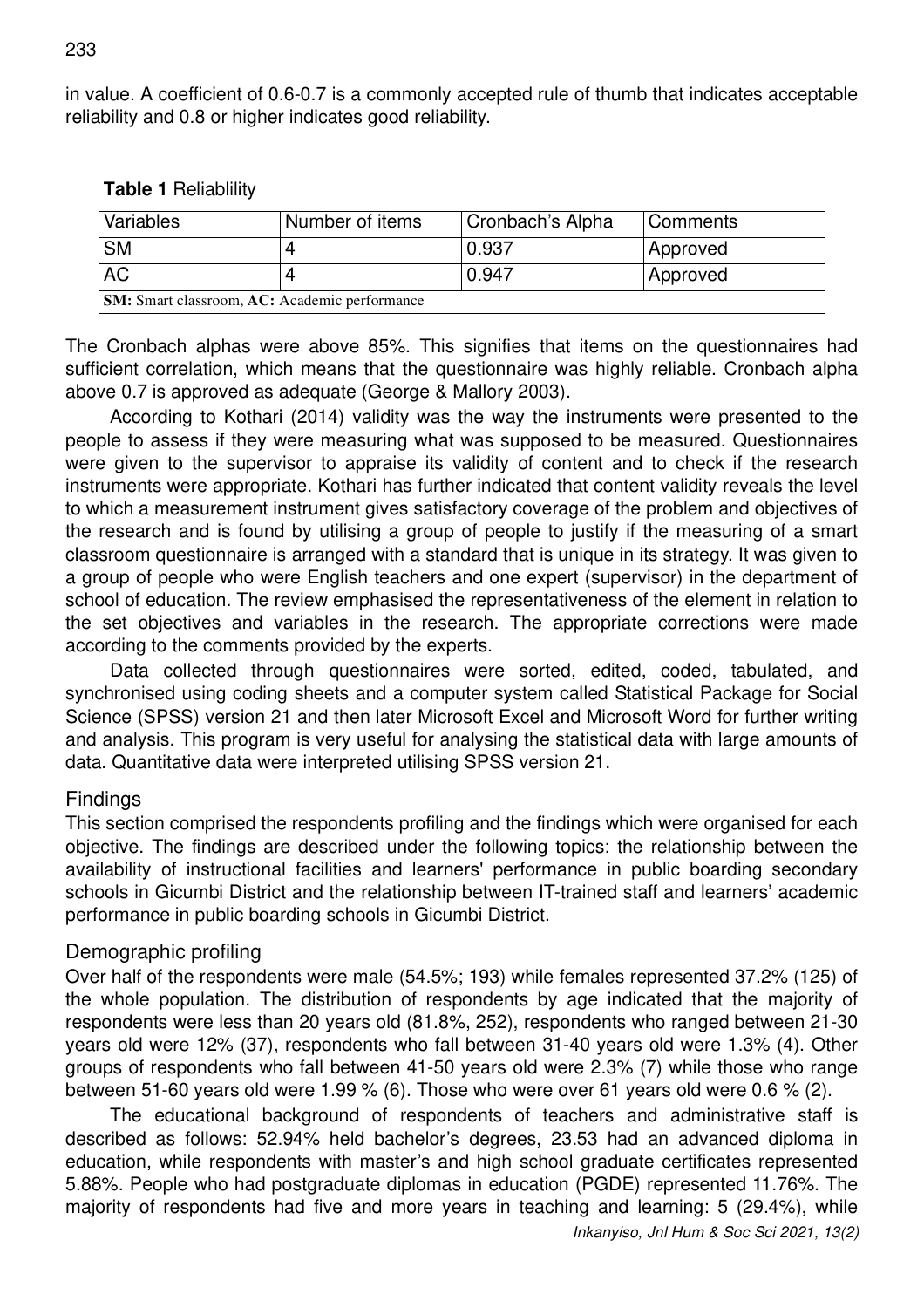respondents with less than one year represented 4 (23.5%), respondents with two years represented (11.8%) while those with three were 1(5.9%).

Q1. What is the relationship between the availability of instructional facilities and learners' performance in boarding secondary schools of Gicumbi District?

Table 2 indicates the level of agreement and disagreement of statements which was mentioned by the respondents while answering the questions.

**Table 2** Availability of instructional facilities and learners' performance in boarding secondary schools in Gicumbi District.

| <b>Statements</b>                                                                                                           | <b>SD</b> | D         | N          | A          | <b>SA</b> | Mean   | <b>STD</b> |  |  |
|-----------------------------------------------------------------------------------------------------------------------------|-----------|-----------|------------|------------|-----------|--------|------------|--|--|
| Interactive whiteboard                                                                                                      |           |           |            |            |           |        |            |  |  |
| helps in effective teaching-                                                                                                | 12        | 23        | 26         | 92         | 155       |        |            |  |  |
| learning process.                                                                                                           | (3.9%)    | (7.5%)    | $(8.4\%)$  | (29.9%     | (50.3%)   | 4.3409 | .99707     |  |  |
| Use of projectors                                                                                                           |           |           |            |            |           |        |            |  |  |
| motivates learners in                                                                                                       |           |           |            |            |           |        |            |  |  |
| teaching and learning                                                                                                       | 18        | 30        | 22         | 92         | 146       |        |            |  |  |
| activities                                                                                                                  | (5.8%)    | (9.7%     | $(7.1\%)$  | (29.9%     | (47.4%    | 4.3117 | .89530     |  |  |
| Using smartphones in                                                                                                        |           |           |            |            |           |        |            |  |  |
| teaching assists learners'                                                                                                  | 16        | 28        | 27         | 79         | 158       |        |            |  |  |
| academic performance                                                                                                        | (5.2%)    | $(9.1\%)$ | (8.8%)     | $(25.6\%)$ | (51.3%)   | 4.1851 | 1.13064    |  |  |
| Enough computers at                                                                                                         |           |           |            |            |           |        |            |  |  |
| school enhances effective                                                                                                   | 11        | 20        | 3          | 81         | 161       |        |            |  |  |
| use of smart classroom                                                                                                      | (3.6%)    | $(6.5\%)$ | $(11.4\%)$ | (26.3%)    | (52.3%)   | 4.1721 | 1.09169    |  |  |
| Using syllabus pen                                                                                                          |           |           |            |            |           |        |            |  |  |
| impacts learners'                                                                                                           | 9         | 15        | 19         | 84         | 181       |        |            |  |  |
| academic performance                                                                                                        | (2.9%     | (4.9%     | (6.2%)     | (27.3%)    | (58.8%)   | 4.1688 | 1.14035    |  |  |
| ICT room contributes to                                                                                                     |           |           |            |            |           |        |            |  |  |
| learners' academic                                                                                                          | 14        | 24        | 22         | 84         | 164       |        |            |  |  |
| performance                                                                                                                 | (4.5%)    | (7.8%)    | $(7.1\%)$  | (27.3%)    | (53.2%)   | 4.1526 | 1.10349    |  |  |
| Vantiled ICT room is a key                                                                                                  |           |           |            |            |           |        |            |  |  |
| factor for learner's                                                                                                        | 5         | 12        | 24         | 108        | 159       |        |            |  |  |
| academic performance                                                                                                        | $(1.6\%)$ | (3.9%)    | (7.8%)     | $(35.1\%)$ | (51.6%)   | 4.0877 | 1.19531    |  |  |
| Giving learners sufficient                                                                                                  |           |           |            |            |           |        |            |  |  |
| time in a smart classroom                                                                                                   |           |           |            |            |           |        |            |  |  |
| improve academic                                                                                                            | 17        | 26        | 43         | 67         | 155       |        |            |  |  |
| performance                                                                                                                 | (5.5%)    | (8.4%)    | $(14.0\%)$ | (21.8%)    | (50.3%)   | 4.0714 | 1.20859    |  |  |
| Learners' academic                                                                                                          |           |           |            |            |           |        |            |  |  |
| performance can be raised                                                                                                   | 16        | 29        | 31         | 73(23.7    | 159(51.6  |        |            |  |  |
| by school Internet                                                                                                          | (5.2%)    | (9.4% )   | $(10.1\%)$ | %          | %)        | 4.0325 | 1.21026    |  |  |
| Using electronic devices                                                                                                    |           |           |            |            |           |        |            |  |  |
| contributes to the learners'                                                                                                | 18        | 11        | 32         | 82(26.6    | 165(53.6  |        |            |  |  |
| academic performance                                                                                                        | (5.8%)    | $(3.6\%)$ | $(10.4\%)$ | %          | %)        | 4.0292 | 1.21706    |  |  |
|                                                                                                                             |           |           |            |            |           |        | 1.11897    |  |  |
| Overall                                                                                                                     |           |           |            |            |           | 4.1552 | 6          |  |  |
| Note: Strongly Disagree = $[1]$ = Very Low mean; Disagree = $[1-2]$ = Low mean; Neutral = $[2-3]$ = moderated mean; Agree = |           |           |            |            |           |        |            |  |  |
| [3-4[=High mean; Strongly Agree= [4-5] = Very High mean                                                                     |           |           |            |            |           |        |            |  |  |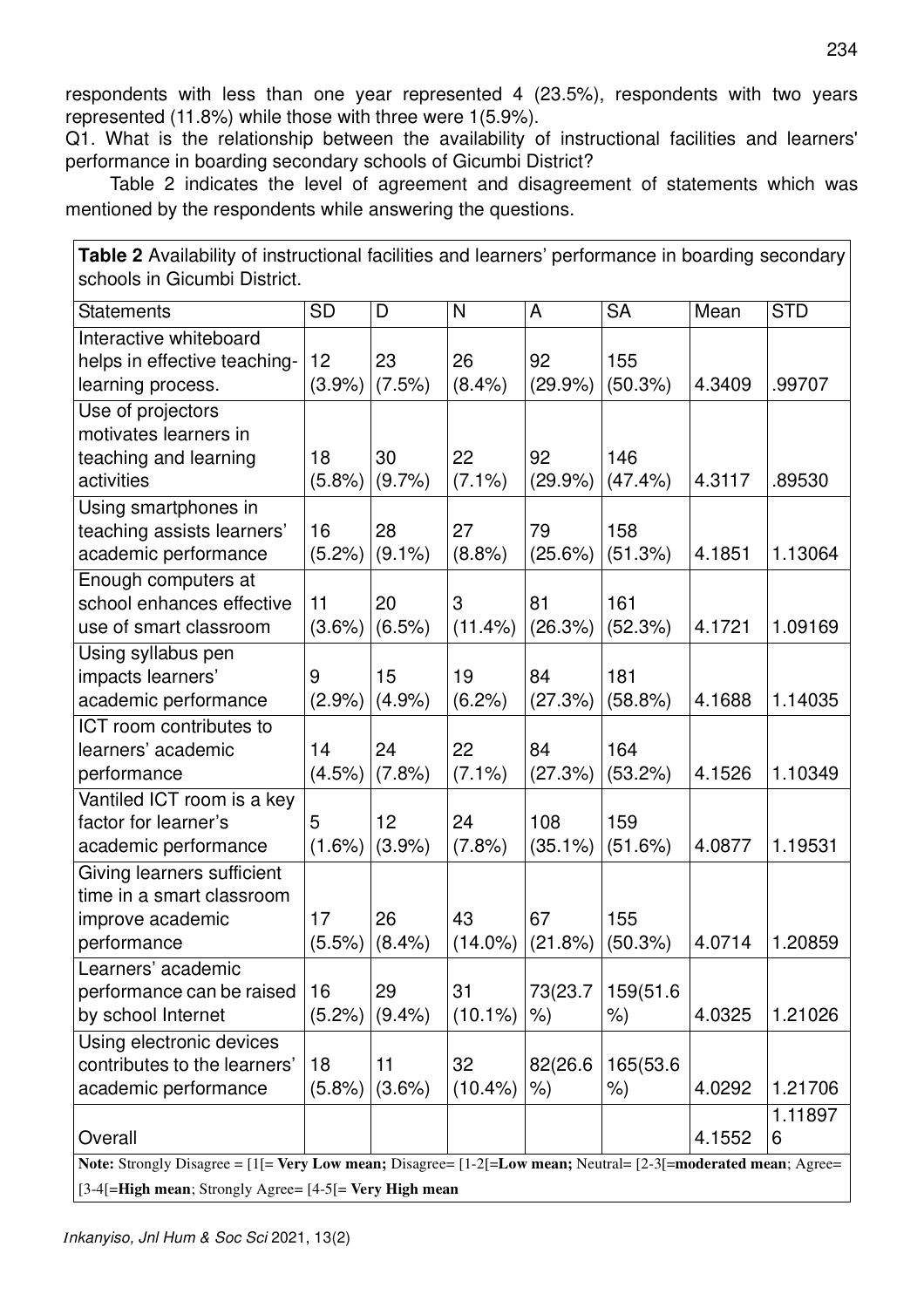The findings depicted in Table 2 indicate that the majority of respondents strongly agreed with the following factors. They are namely: The interactive whiteboard helps in an effective teachinglearning process ( $\mu$  = 4.3409 and STD=.99707), the use of projectors motivates learners in teaching and learning activities ( $\mu$ = 4.3117 and STD=.89530), using smartphones in teaching assists learners' academic performance  $(\mu=4.1851$  and STD=1.13064), having enough computers at school enhances the effective use of smart classrooms  $(\mu=4.1721$  and  $STD=1.09169$ ), Using syllabus pens impacts on learners' academic performance ( $\mu=4.1688$  and  $STD=1.14035$ ), ICT room contributes to learners' academic performance ( $\mu=4.1526$  and STD=1.10349), a Vantiled ICT room is a key factor for learners' academic performance ( $\mu$ = 4.0877 and STD=1.19531), giving learners sufficient time in the smart classroom improves academic performance ( $\mu$ = 4.0714 and STD=1.20859), learners' academic performance can be raised by school Internet ( $\mu$  = 4.0325 and STD=1.21026), using electronic devices contributes to the learners' academic performance  $(\mu=4.0292$  and STD=1.21706). The overall mean indicated that the majority of respondents strongly agreed that the availability of instructional facilities has a strong relationship with learners' academic performance  $(\mu=44.1552$  and STD=1.118976).

Q2. What is the relationship between IT Trained staff and learners' performance in boarding secondary school of GicumbI District?

The data indicates the level of agreement and disagreement of statements which was mentioned by the respondents while answering the questions.

**Table 3** IT-trained staff and learners' performance in boarding secondary schools in Gicumbi

| <b>District</b>                                                                                             |                 |                 |                  |                   |                   |        |            |
|-------------------------------------------------------------------------------------------------------------|-----------------|-----------------|------------------|-------------------|-------------------|--------|------------|
| <b>Statements</b>                                                                                           | <b>SD</b>       | D               | N                | A                 | <b>SA</b>         | Mean   | <b>STD</b> |
| Having ICT training<br>influences a learner's<br>academic performance                                       | 6<br>(1.9%      | 10<br>(3.2%)    | 26<br>(8.4%)     | 100<br>(32.5%)    | 165<br>(53.6%)    | 4.4935 | 1.02594    |
| Having an IT manager in<br>charge of a smart<br>classroom influences a<br>learner's academic<br>performance | 16<br>$(5.2\%)$ | 9<br>(2.9%      | 29<br>(9.4% )    | 80<br>$(26.0\%)$  | 174<br>(56.5%)    | 4.2565 | 1.08699    |
| Induction week in IT for<br>new teachers influences<br>learners' academic<br>performance                    | 11<br>$(3.6\%)$ | 21<br>(6.8%)    | 21<br>(6.8%)     | 103<br>$(33.4\%)$ | 152<br>(49.4%     | 4.1818 | 1.06134    |
| Giving teachers ICT<br>seminars influences<br>learners' academic<br>performance                             | 18<br>(5.8%)    | 16<br>(5.2%)    | 32<br>$(10.4\%)$ | 81<br>(26.3%)     | 160<br>(51.9%)    | 4.1429 | 1.16367    |
| Experienced teachers in<br>IT influence learners'<br>academic performance                                   | 22<br>$(7.1\%)$ | 22<br>$(7.1\%)$ | 27<br>(8.8%)     | 61<br>$(19.8\%)$  | 176<br>$(57.1\%)$ | 4.1266 | 1.25569    |
| Qualified teachers in IT<br>influences learners'<br>academic performance                                    | 25<br>$(8.1\%)$ | 16<br>(5.2%)    | 19<br>$(6.2\%)$  | 92<br>$(29.9\%)$  | 156<br>(50.6%)    | 4.0974 | 1.22551    |

*Inkanyiso, Jnl Hum & Soc Sci 2021, 13(2)*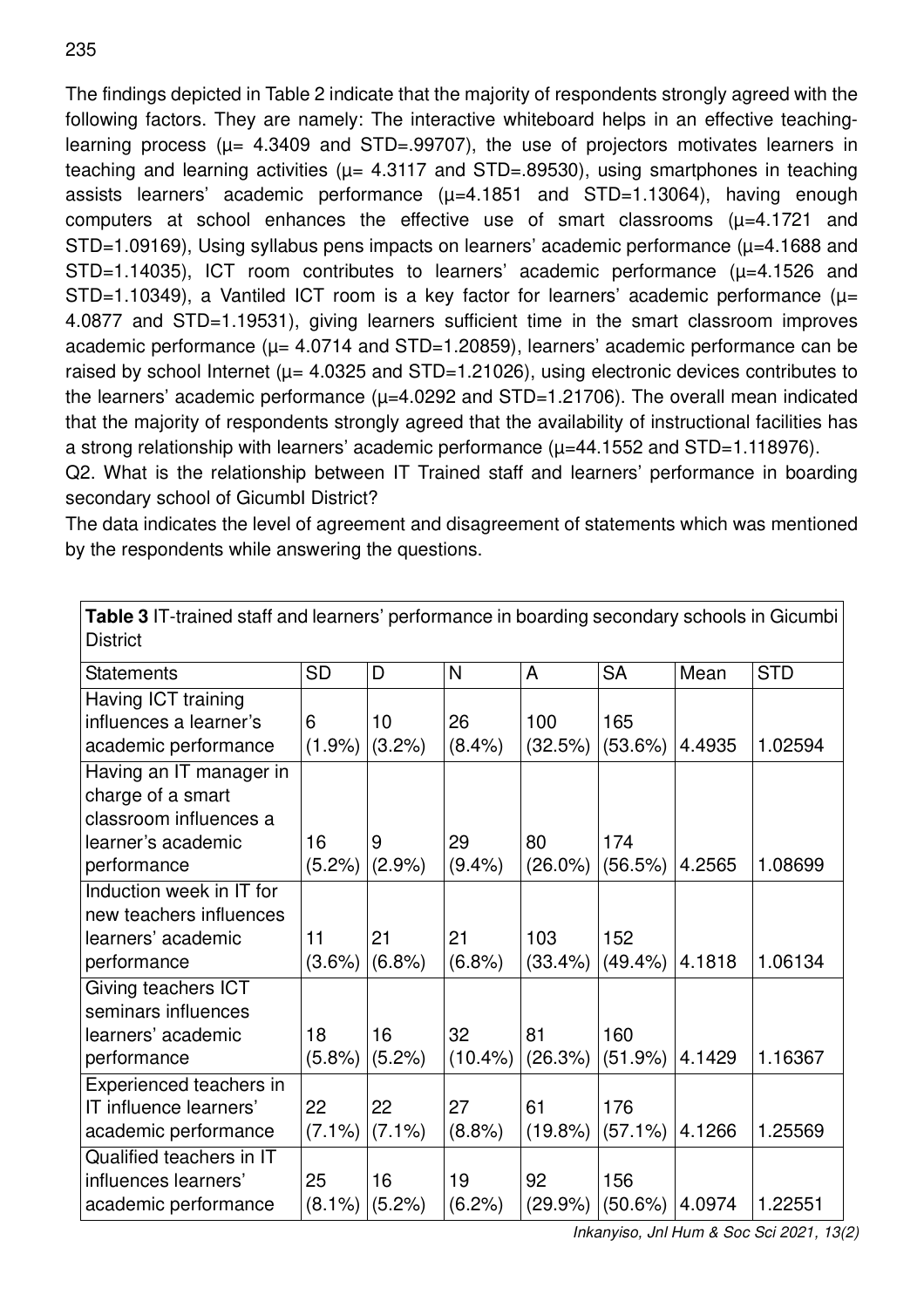| Giving teachers                                                                                                            |           |            |            |            |                   |         |          |  |
|----------------------------------------------------------------------------------------------------------------------------|-----------|------------|------------|------------|-------------------|---------|----------|--|
| computers influences                                                                                                       |           |            |            |            |                   |         |          |  |
| learners' academic                                                                                                         | 22        | 18         | 31         | 75         | 162               |         |          |  |
| performance                                                                                                                | $(7.1\%)$ | $(5.8\%)$  | $(10.1\%)$ | $(24.4\%)$ | $(52.6\%)$        | 4.0942  | 1.22444  |  |
| Trained IT teacher                                                                                                         |           |            |            |            |                   |         |          |  |
| influences learners'                                                                                                       | 26        | 18         | 23         | 86         | 155               |         |          |  |
| academic performance                                                                                                       | $(8.4\%)$ | (5.8%)     | (7.5%)     | $(27.9\%)$ | (50.3%)           | 4.0584  | 1.25424  |  |
| Attending IT workshops                                                                                                     |           |            |            |            |                   |         |          |  |
| by teachers influence                                                                                                      |           |            |            |            |                   |         |          |  |
| learners' academic                                                                                                         | 28        | 23         | 30         | 83         | 144               |         |          |  |
| performance                                                                                                                | $(9.1\%)$ | (7.5%)     | (9.7%      | $(26.9\%)$ | $(46.8\%)$        | 3.9481  | 1.29792  |  |
| Giving teachers E-                                                                                                         |           |            |            |            |                   |         |          |  |
| learning courses                                                                                                           |           |            |            |            |                   |         |          |  |
| influences learners'                                                                                                       | 25        | 31         | 27         | 81         | 144               |         |          |  |
| academic performance                                                                                                       | $(8.1\%)$ | $(10.1\%)$ | $(8.8\%)$  | (26.3%)    | $(46.8\%)$ 3.9351 |         | 1.29984  |  |
| Overall                                                                                                                    |           |            |            |            |                   | 4.13345 | 1.189558 |  |
| <b>Note:</b> Strongly Disagree = $[1]$ = Very Low mean; Disagree = $[1-2]$ = Low mean; Neutral = $[2-3]$ = moderated mean; |           |            |            |            |                   |         |          |  |
| Agree= [3-4[=High mean; Strongly Agree= [4-5[= Very High mean                                                              |           |            |            |            |                   |         |          |  |

The table shows that the majority of respondents strongly agree that the following factors influence learners' academic performance. They are namely: Having ICT training influences learners' academic performance ( $\mu$ =4.4935 and STD=3.02594), having an IT manager in charge of a smart classroom influences learners' academic performance  $(\mu=4.2565$  and STD=1.08699), an induction week in IT for new teachers influences learners' academic performance  $(\mu=4.1818)$ and STD=1.06134), giving teachers ICT seminars influences learners' academic performance  $(\mu=4.1429$  and STD=1.16367), experienced teachers in IT influence learners' academic performance  $(\mu=4.1266$  and STD=1.25569), qualified teachers in IT influences learners' academic performance  $(\mu=4.0974$  and STD=1.22551 ), giving teachers computers influences learners' academic performance ( $\mu$  = 4.0942 and STD=1.22444), trained IT teacher influences learners' academic performance  $(\mu=4.0584$  and STD=1.25424). The results from the table also show that the majority of the following factors affect the learners' academic performance. Attending IT workshops by teachers influence learners' academic performance  $(\mu=3.9481$  and STD=1.29792), giving teachers E-learning courses influences learners' academic performance  $(\mu=3.9351$  and STD=1.29984). Overall, results proved that most of the respondents strongly agreed that IT-trained staff have a significant relationship with learners' academic performance in Rwandan public boarding schools ( $\mu$  = 4.13345 and STD = 1.189558).

| Table 4 Descriptive statistics on learners' academic performance |           |           |            |            |                     |        |            |  |  |
|------------------------------------------------------------------|-----------|-----------|------------|------------|---------------------|--------|------------|--|--|
|                                                                  | <b>SD</b> | D         | N          | A          | <b>SA</b>           | Mean   | <b>STD</b> |  |  |
| Marks of learners increased in                                   | 3         |           | 42         | 76         | 180                 |        |            |  |  |
| last five years                                                  | $(1.0\%)$ | $(2.3\%)$ | $(13.6\%)$ | (24.7%)    | $(58.4\%)$          | 4.3734 | .87316     |  |  |
| The number of learners who                                       |           |           |            |            |                     |        |            |  |  |
| get rewards because of                                           | 4         | 11        | 50         | 68         | 175                 |        |            |  |  |
| performance increased                                            | (1.3%)    | $(3.6\%)$ | (16.2%)    | $(22.1\%)$ | $(56.8\%)$   4.2955 |        | .95179     |  |  |
| The numbers of learners who                                      |           |           |            |            |                     |        |            |  |  |
| repeat a year reduced in last                                    | 7         | 11        | 35         | 89         | 166                 |        |            |  |  |
| five years                                                       | (2.3%)    | (3.6%)    | $(11.4\%)$ | (28.9%)    | $(53.9\%)$          | 4.2857 | .95987     |  |  |

*Inkanyiso, Jnl Hum & Soc Sci* 2021, 13(2)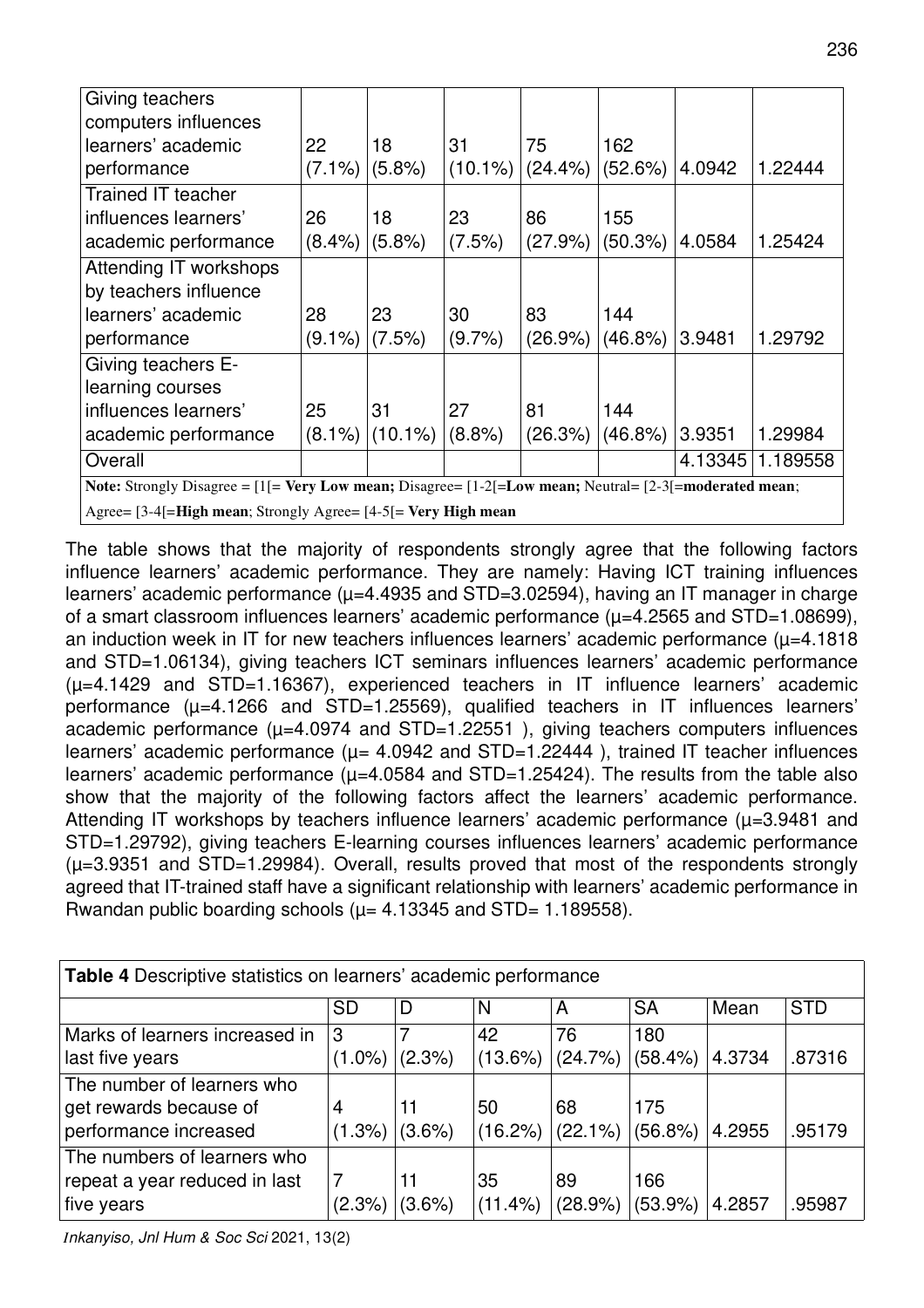| In last five years, academic                                                                                      |           |        |            |            |            |         |        |  |
|-------------------------------------------------------------------------------------------------------------------|-----------|--------|------------|------------|------------|---------|--------|--|
| performance increased in                                                                                          | 9         | 4      | 39         | 104        | 152        |         |        |  |
| national examination                                                                                              | $(2.9\%)$ | (1.3%) | (12.7%)    | $(33.8\%)$ | $(49.4\%)$ | 4.2727  | .90076 |  |
| The number of unclassified                                                                                        |           |        |            |            |            |         |        |  |
| learners in national                                                                                              | 9         | 4      | 39         | 104        | 152        |         |        |  |
| examination reduced                                                                                               | $(2.9\%)$ | (1.3%) | (12.7%)    | $(33.8\%)$ | $(49.4\%)$ | 4.2532  | .93476 |  |
| In last five years learners                                                                                       | 5         | 14     | 38         | 99         | 152        |         |        |  |
| repetition reduced                                                                                                | $(1.6\%)$ | (4.5%) | (12.3%)    | $(32.1\%)$ | (49.4%     | 4.2305  | .94582 |  |
| In last five years performance                                                                                    |           |        |            |            |            |         |        |  |
| in school-based exams                                                                                             | 5         | 8      | 49         | 96         | 150        |         |        |  |
| increased                                                                                                         | $(1.6\%)$ | (2.6%) | $(15.9\%)$ | (31.2%)    | (48.7%)    | 4.2273  | .92044 |  |
| In last years learners who get                                                                                    |           |        |            |            |            |         |        |  |
| letter for boarding schools                                                                                       | 10        | 9      | 36         | 110        | 143        |         |        |  |
| increased                                                                                                         | $(3.2\%)$ | (2.9%  | (11.7%)    | $(35.7\%)$ | (46.4%)    | 4.1916  | .97810 |  |
| Learner's performance raised                                                                                      | 6         | 20     | 43         | 85         | 154        |         |        |  |
| in district test in last five years                                                                               | $(1.9\%)$ | (6.5%) | $(14.0\%)$ | (27.6%)    | (50.0%)    | 4.1721  | 1.0239 |  |
| The number of learners who                                                                                        |           |        |            |            |            | 4.1071  |        |  |
| get admission to under-                                                                                           |           |        |            |            |            |         | 1.1176 |  |
| graduate studies increased in                                                                                     |           |        |            |            |            |         |        |  |
| the last five years                                                                                               | 11        | 23     | 42         | 78         | 154        |         |        |  |
|                                                                                                                   | $(3.6\%)$ | (7.5%) | (13.6%)    | (25.3%)    | $(50.0\%)$ |         |        |  |
| Overall mean                                                                                                      |           |        |            |            |            | 4.24091 | 0.9606 |  |
| Note: Strongly Disagree = [1]= Very Low mean; Disagree= [1-2]=Low mean; Neutral= [2-3]=moderated mean; Agree= [3- |           |        |            |            |            |         |        |  |
| 4[=High mean; Strongly Agree= [4-5[= Very High mean                                                               |           |        |            |            |            |         |        |  |

The shown in Table 4 reveal that the following factors influence learners' academic performance as follows: Marks of learners increased in last five years ( $\mu$ =4.3734 and STD=0.87316), the number of learners who get rewards because of performance increased  $(\mu=4.2955$  and STD=.95179), the numbers of learners who double in same years (repeat) reduced in last five years ( $\mu$ =4.2857 and STD=0.95987), in lthe ast five years, academic performance increased in national examinations ( $\mu$ =4.2727 and STD=0.90076), the number of unclassified learners in national examinations reduced  $(\mu=4.2532$  and STD=0.93476), in last five years learners repetition reduced ( $\mu$ = and STD=), in the last five years performance in school-based exams increased ( $\mu$ =4.2273 and STD=.92044), in the last years learners who get letters for boarding schools increased ( $\mu$ =4.1916 and STD=0.97810), learners' performance raised in district test in last five years ( $\mu$ =4.1721 and STD=1.02395), the number of learners who get admission for undergraduate studies increased in the last five years  $(\mu=4.1071$  and STD=1.11762). Overall results indicated that the majority of respondents strongly agreed that academic performance have increased since the time the smart classroom was elstablished  $(\mu=4.24091$  and STD=0.9606).

# Conclusion and recommendations

Findings related to objective number one indicated that there is a very strong correlation between the availability of instructional facilities and learners' academic performance( $r=0.938$ <sup>\*\*</sup>and p=value=0.000). According to Akomolafe and Adesua (2016), there is significant relationship between the availability of physical facilities and student's level of motivation and academic performance. The researcher came up with recommendations that more materials should be distributed in public schools so that they can become conducive to teaching and learning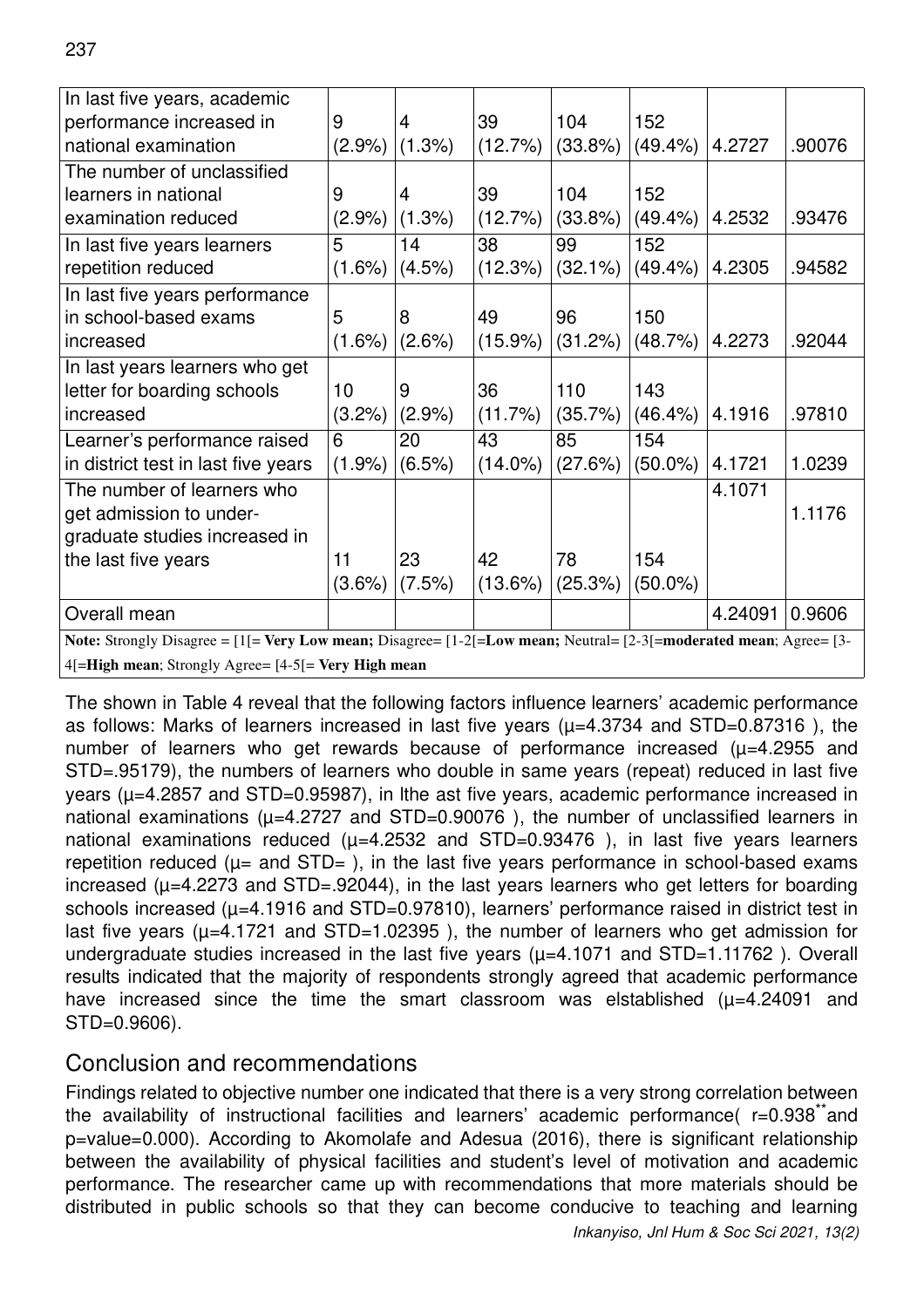processes. The researcher mentions that facilities such as infrastructure, laptops, Internet, furniture, are very important to enhance smart classrooms and increase learners' academic performance because they get the opportunity to use smart classrooms without putting three students on one computer or finding a large number of students in one room with poor oxygen. Availability of instructional facilities is among the important factors that contribute to a student's academic performance. This means that schools should have well-equipped computer labs, sufficient chairs and tables and places where they can connect machines to the power (Hallak 1990). In Rwanda many schools have smart classrooms but in some schools, facilities are not enough to support large number of students per each class. Even if they are not adequate, the introduction of smart classrooms has changed many things in terms of academic performance, student numbers and motivation.

Objective two provided the results which indicated that there is a very strong correlation between the provision of IT and the continuous professional development and learners' academic performance in Rwanda ( $r = .923$ \*\*and p=value=0.000). According to Muguwe and Mushoriwa (2016), provision of Continuous Professional Development plays a significant role because they alert teachers to the content that they don't know and increase knowledge of new programs. This suggests that all teachers must be trained in the use of smart classrooms and also train themselves on how to use computers because some of teachers do not know how to use smart classrooms as new technology in education which helps in developing the quality of education. According to Ell, Furey, Scott-Evans, and Terrell (2003), teaching and administrative staff perceive continuous professional development to be significant because teachers benefits can enhance the teaching and learning process that take places in a smart classroom. Many other researchers like Byrd (2013) believe that continuous professional development contributes to a student's performance when it is done well, because as you train teachers, they gain knowledge, skills and improve their confidence and motivation. It is necessary to improve smart classrooms by increasing in-service training of teachers.

This study was limited by the period of pandemic which is ravaging the world (Covid-19); it was not easy to reach the respondents because of a curfew in targeted areas. In Rwanda the area which was sampled was among the most badly affected areas with Covid-19. We had to wait until the measures were relaxed and people were allowed to move from one place to another. The study was limited by Rwandan culture, as it is well known in Africa that people do not like to read and to research different problems. It was not easy for the researchers to get information because of limited national research in the domain.

Rwanda is a hilly country which does not favour easy movement, especially in rural areas where there is no modern road, the roads are full of mud in rainy season and even transport costs in those places are high. Researchers mitigate the challenges by using Internet and asking permission to the authorities for going to the field.

This study emphasises the importance of smart classrooms in every school across the country. As has been shown, smart classrooms help learners do research on contents which were not understood while engaged in classroom teaching and learning activities. The implementation and effective use of smart classrooms will increase learners' academic performance because through this policy learners are exposed to the skills and knowledge which are available around the world. Ultimately, government and education planners, among others, are likely to benefit from this study for the development of smart classrooms in the country. Thus,if smart classrooms are increased and monitored in Rwanda, academic performance will improve in boarding schools.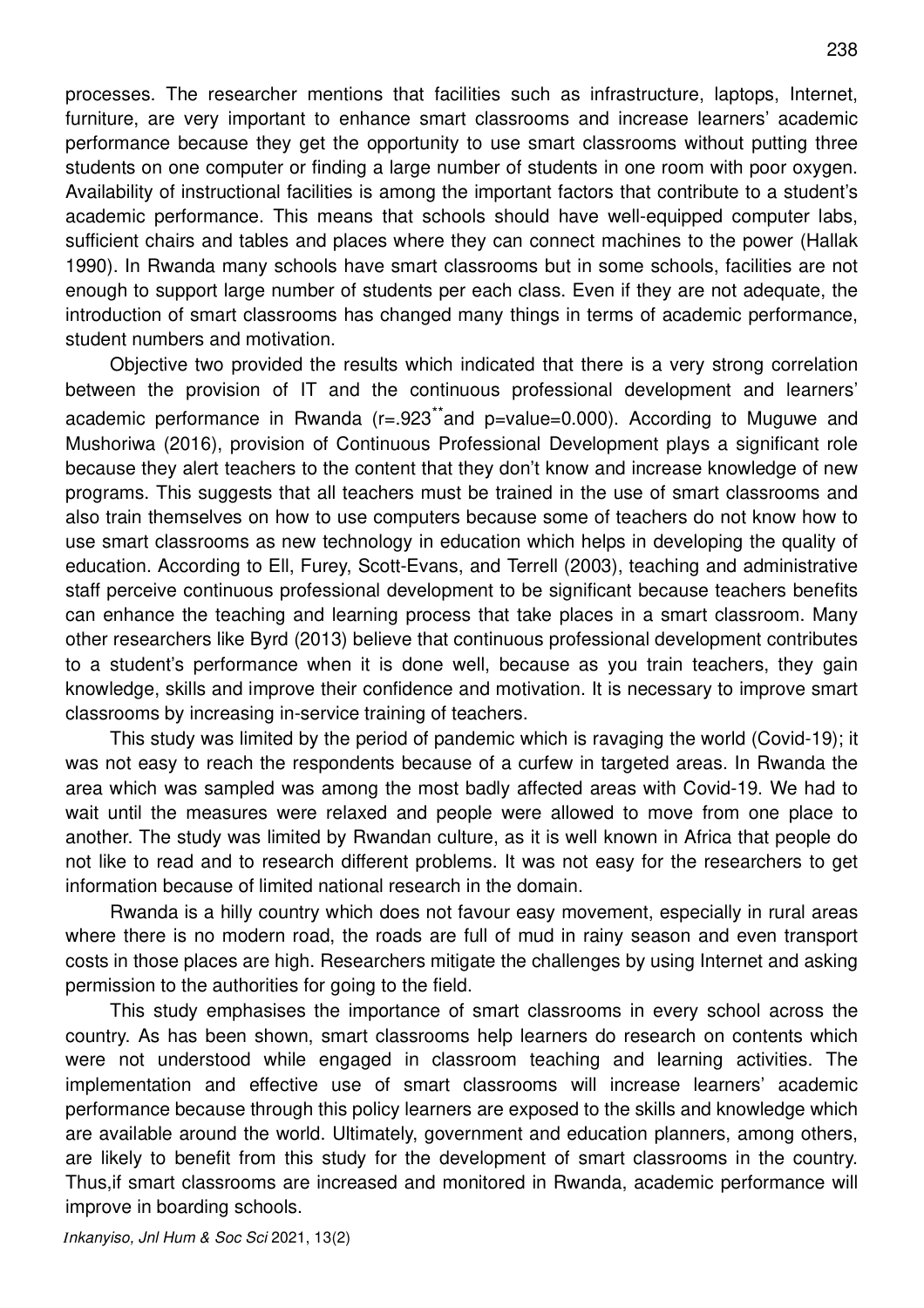The study recommends the following:

Teachers need regular Continuous Professional Development to update their knowledge on the use of smart classroom as they get regular CPD, learner's academic performance will be increased.

Parents should be mobilised on the need for creating a technological atmosphere at home for their children because academic achievement for students depends on how parents support them in their homes. It is suggested that parents try their best to buy electronic devices which can expose their children to technology.

## **References**

- Akomolafe, C. O., & Adesua, V. O. (2016). The Impact of Physical Facilities on Students' Level of Motivation and Academic Performance in Senior Secondary Schools in South West Nigeria. *Journal of Education and Practice*, 7(4), 38-42.
- Alshahrani, K., & Ally, M. 2016. Smart classrooms in the context of technology-enhanced learning (TEL) environments: a holistic approach SALAH AL-SHARHAN. In *Transforming Education in the Gulf Region* (pp. 216-242). Routledge.
- Balanskat, A. & Blamire, R. 2007. ICT in schools: Trends, innovations and issues in 2006-2007. *European Schoolnet. Consultadoen. Retrieved 24 January 2022, from http://insight. eun. Org/shared/data/pdf/ict\_\_in\_\_schools\_2006-7\_final. Pdf el*, *20*.
- Byrd, H. (2013). From Kampong to City and back again. In *Magazine of the International Academic Forum* (No. 1, pp. 24-25). International Academic Forum (IAFOR).
- Collins, A. & Halverson, R. (2018). *Rethinking education in the age of technology: The digital revolution and schooling in America*. Teachers College Press.
- Fouts, J. T. 2000. Research on computers and education: Past, present and future. *Seattle, WA: Bill and Melinda Gates Foundation*.
- Gall, J., Borg. W. & Gall, M. (2003). Educational research: An introduction (7th ed.). Boston: Pearson Education.
- George, D. & Mallory, P. (2003). SPSS for windows step by step: A simple guide and reference. Boston: Allyn and Bacon.
- Hallak, J. (1990). Investing in the Future: Setting Educational Priorities in the Developing World.
- Haigler, A. & Owens, B. 2018. *Open Up, Education!: How Open Way Learning Can Transform Schools*. Rowman & Littlefield.
- Hew, K. F. & Brush, T. (2007). Integrating technology into K-12 teaching and learning: Current Knowledge gaps and recommendations for future research. *Educational technology research and development*, *55*(3): 223-252.
- Hilliard, A.T. (2015). Global Blended Learning Practices for Teaching and Learning, Leadership and Professional Development. *Journal of International Education Research*, *11*(3): 179- 188.
- Katz, M. 2010. *Capturing sound: how technology has changed music*. Calfornia, Berkeley: Univ of California Press.
- Kennewell, S., & Morgan, A. 2003.. Student teachers' experiences and attitudes towards using interactive whiteboards in the teaching and learning of young children. In *Proceedings of the international federation for information processing working group 3.5 open conference on Young children and learning technologies-Volume 34* (pp. 65-69).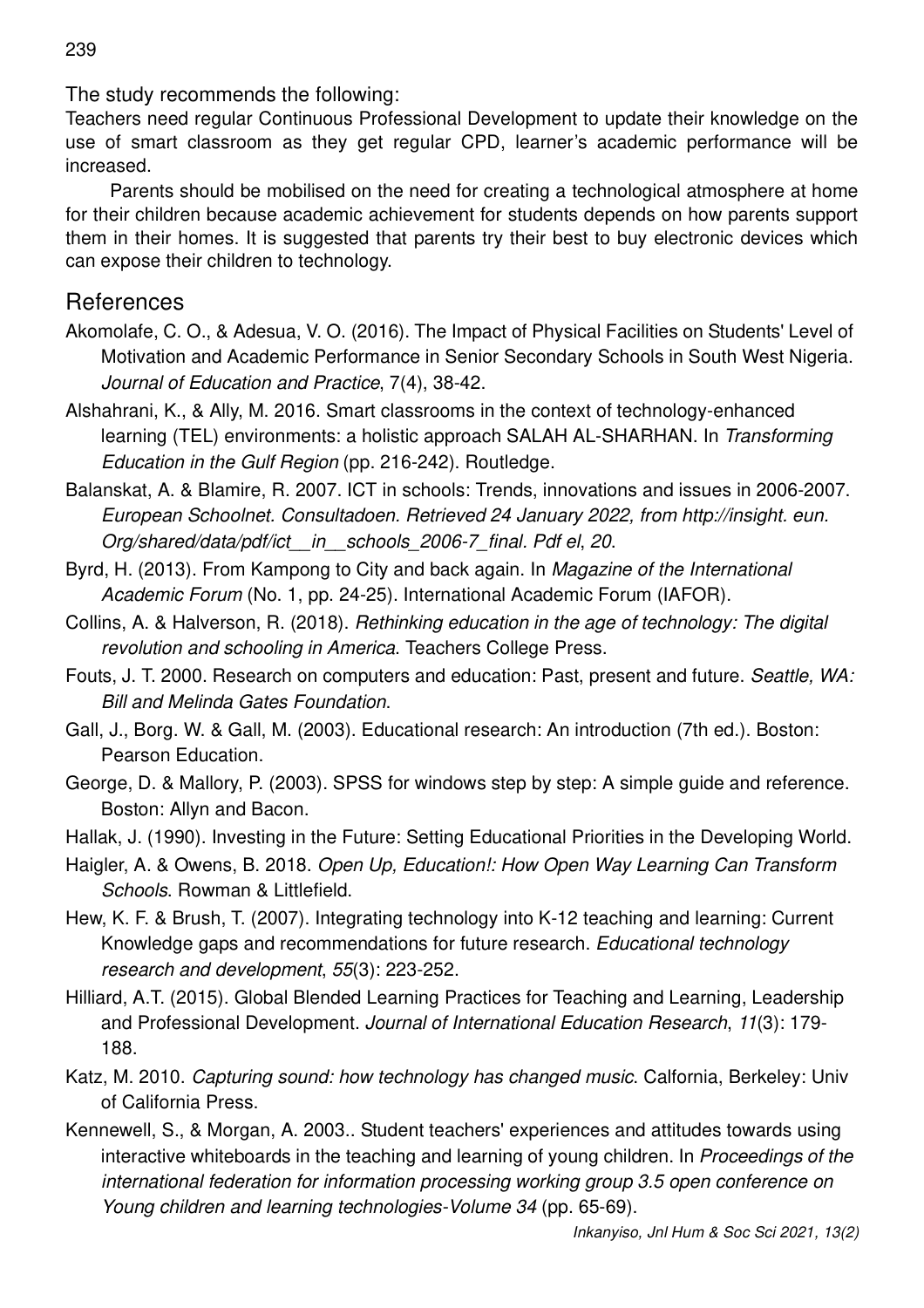- Koehler, M. J., Mishra, P., Kereluik, K., Shin, T. S. & Graham, C. R. (2014). The technological pedagogical content knowledge framework. In *Handbook of research on educational communications and technology* (pp. 101-111). Springer, New York, NY.
- Kombo, D. K. & Tromp, D. L. 2006. Proposal and thesis writing: An introduction. *Nairobi: Paulines Publications Africa*, *5*: 814-30.

Kothari, C. R. (2004). *Research methodology: Methods and techniques*. New Age International.

- Louangrath, P. (2014). Measuring Interaction Effect by Latent Moderated Structural (LMS) Modeling for Mobile Device Usage in e-Learning in Thailand. *International journal of the Computer, The Internet and Management*, *22*, 7-1.
- Miller, D., Glover, D., & Averis, D. 2003.. Exposure–the introduction of interactive whiteboard technology to secondary school mathematics teachers in training. In *CERME 3: Third Conference of the European Society for Research in Mathematics Education, Bellaria, Italy*.
- MINEDUC 2016 *ICT in Education Policy*. Kigali: Government of Rwanda
- Muguwe, E. & Mushoriwa, T. D. (2016). An Analysis of Continuing Professional Development (CPD) Provisions which are Available to Teachers in Regular Primary Schools to Ensure the Effective Teaching of Learners with Special Education Needs in Zimbabwe. *International Journal of Educational Sciences*, *13*(2), 208-220.
- Oduma, C. A. & Ile, C. M. 2014. ICT enabled education and ICT driven e-learning strategies: Benefits and setbacks in Nigeria education system. *AFRREV STECH: An International Journal of Science and Technology*, *3*(2): 108-126.
- Phoong, S. W., Phoong, S. Y., Moghavvemi, S., & Sulaiman, A. (2020). Measuring the influence of hedonic value, social presence and teaching presence on students' cognitive presence through the implementation of the smart classroom. *International Journal of Learning Technology*, *15*(2), 130-149.
- Razak, N., Ab Jalil, H., & Ismail, I. 2019. Challenges in ICT integration among Malaysian public primary education teachers: The roles of leaders and stakeholders. *International Journal of Emerging Technologies in Learning (iJET)*, *14*(24): 184-205.
- Sife, A., Lwoga, E. & Sanga, C. (2007). New technologies for teaching and learning: Challenges for higher learning institutions in developing countries. *International Journal of Education and Development using ICT*, *3*(2), 57-67.
- Singh, A. S. & Masuku, M. B. 2014. Sampling techniques & determination of sample size in applied statistics research: An overview. *International Journal of economics, commerce and management*, *2*(11), 1-22.
- Smith, H. J., Higgins, S., Wall, K., & Miller, J. 2005. Interactive whiteboards: Boon or bandwagon? A critical review of the literature. *Journal of Computer Assisted Learning,* 21: 91-101.
- Steinmueller, W. E. 2001. ICTs and the possibilities for leapfrogging by developing countries. *Int'l Lab. Rev.*:*140*, 193.
- Spector, J. M. 2013. Emerging educational technologies and research directions. *Journal of Educational Technology & Society*, *16*(2): 21-30.
- Strømme, T. A. & Furberg, A. 2015. Exploring teacher intervention in the intersection of digital resources, peer collaboration, and instructional design. *Science Education*, *99*(5):837-862.
- Tatnall, A. 2014. Schools, Students, Computers and Curriculum in Victoria in the 1970s and 1980s. In *Reflections on the History of Computers in Education* (pp. 246-265). Springer, Berlin, Heidelberg.